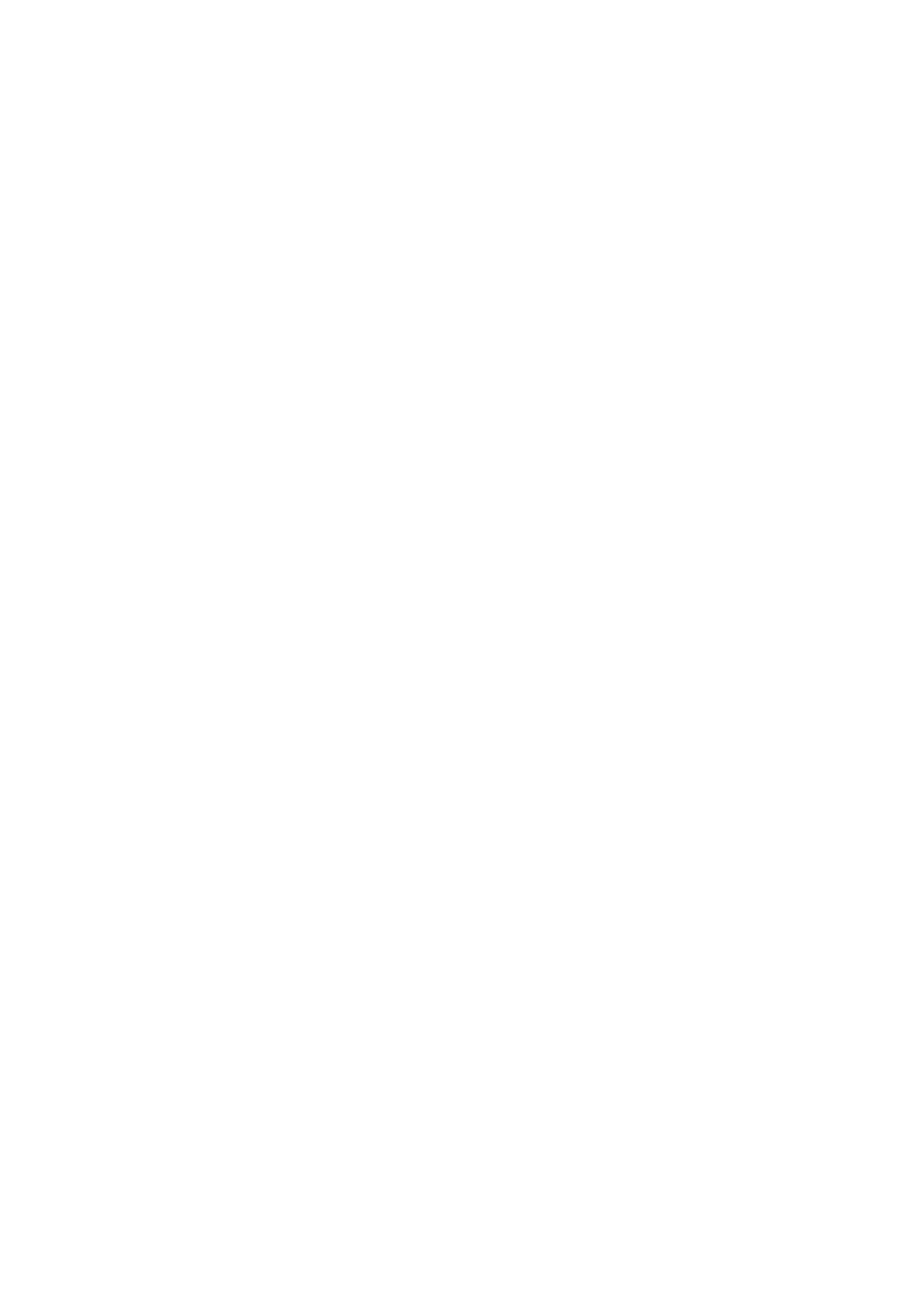### **Table of Contents**

1. Dynamic Roads Works Template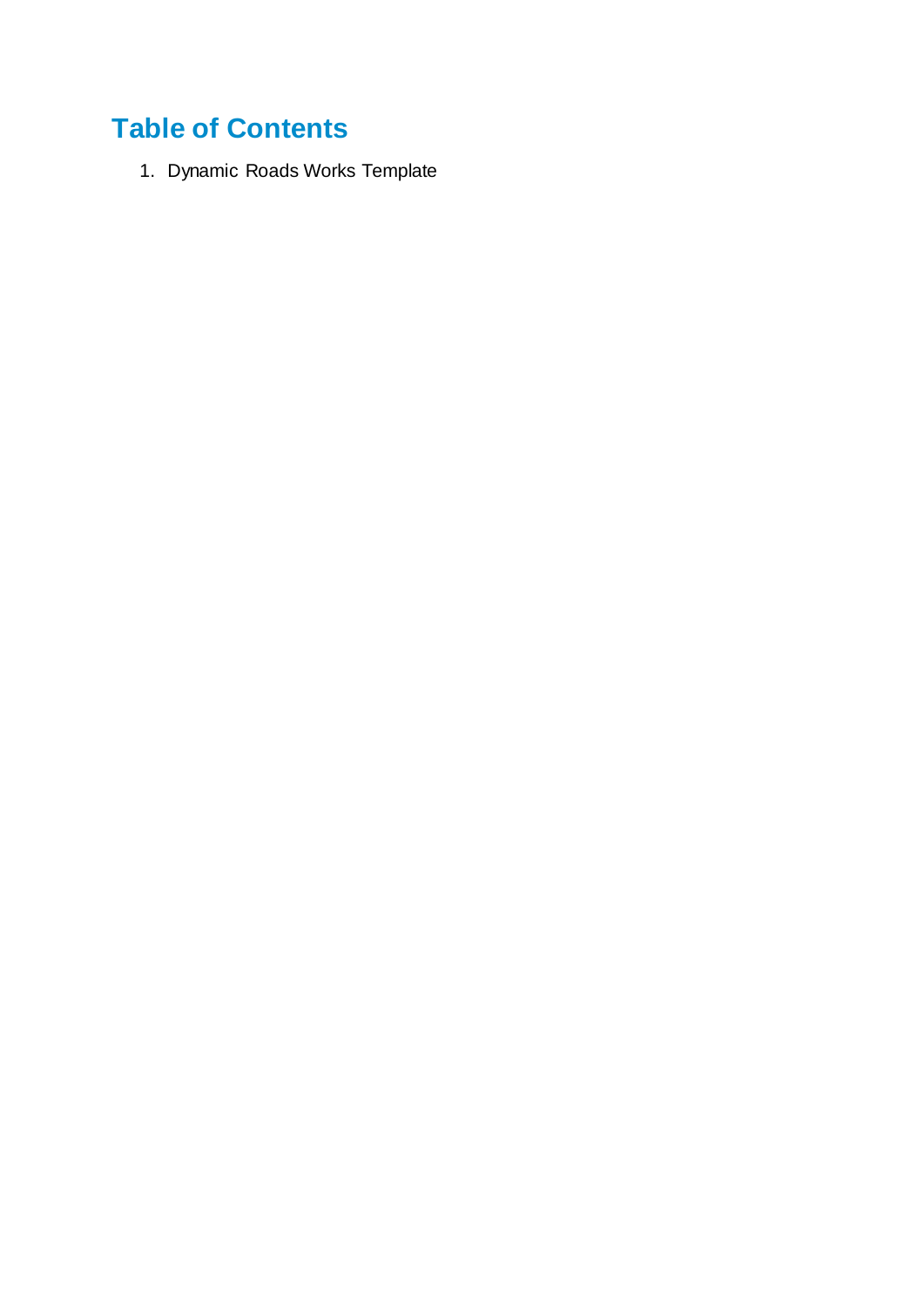

#### **MAJOR PROJECTS: DYNAMIC ROAD WORKS OVERVIEW AND TEMPLATE V2.0**

Based on customer feedback the Major Projects Executive recently agreed a dynamic road works vision. The full vision can be found [here](https://haportal.net/way-we-work/pcf-zproduct/trafficmanagementplan.html) (https://haportal.net/way-we-work/pcf-zproduct/trafficmanagementplan.html), within the traffic management plan section of the project control framework.

The vision describes 5 key areas where we are looking to change our approach to road works.

- 1. Varying the speed limits so they are appropriate for the work taking place
- 2. Shortening the length of road works
- 3. Appropriate use of full road closures and associated diversions
- 4. Delivering road works quicker
- 5. Explaining clearly what activities are, or are not, taking place

Due to the content of this vision it is acknowledged that it cannot be achieved in the short-term. For this reason, each programme within Major Projects will soon begin to develop transition plans with the objective of working towards the vision in RIS1 (Road Investment Strategy) period, with a view to achieving it in RIS2

Whilst these transition plans are being developed it has been agreed that each project currently in design or construction will be benchmarked to determine how the scheme is achieving (or planning to achieve) the dynamic road works vision.

To capture this information a simple template has been developed to benchmark schemes (pages 2 and 3). The below table should be completed to record the benchmark scores allocated.

| <b>Vision</b>              | Green/Amber/Red/NA/Not yet known |
|----------------------------|----------------------------------|
| Speeds                     | Amber                            |
| 2. Length                  | Amber                            |
| 3. Closures and diversions | Amber                            |
| 4. Delivering quicker      | N/A as offline scheme            |
| 5. Explaining activity     | Amber                            |

To support the benchmark scores, a form has been developed (pages 4 to 6) and any supporting evidence to justify the benchmark scoring should be provided as required.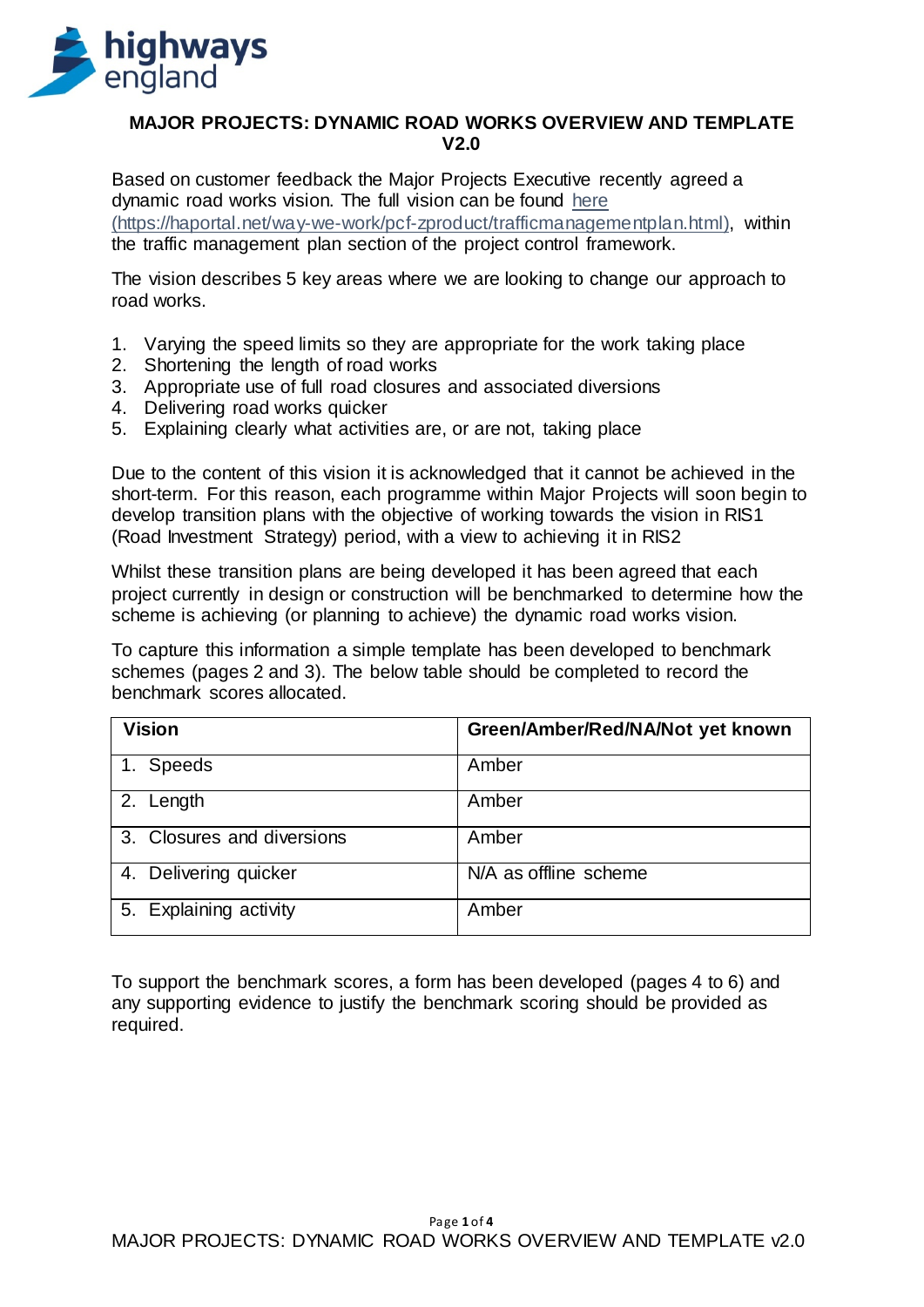

|                                    | Green (aligned to vision)                                                                                                                                                                                                                                                                                                                                                                                                                                                                                                                                                                                                     | Amber (just outside vision)                                                                                                                                                                                                                                                                                                                                                                                                            | <b>Red (well outside vision)</b>                                                                                                                                                                                                                                                                                                                                   |
|------------------------------------|-------------------------------------------------------------------------------------------------------------------------------------------------------------------------------------------------------------------------------------------------------------------------------------------------------------------------------------------------------------------------------------------------------------------------------------------------------------------------------------------------------------------------------------------------------------------------------------------------------------------------------|----------------------------------------------------------------------------------------------------------------------------------------------------------------------------------------------------------------------------------------------------------------------------------------------------------------------------------------------------------------------------------------------------------------------------------------|--------------------------------------------------------------------------------------------------------------------------------------------------------------------------------------------------------------------------------------------------------------------------------------------------------------------------------------------------------------------|
| <b>Speeds</b>                      | Over 50% of the project (in distance and<br>time) is at the permanent speed limit                                                                                                                                                                                                                                                                                                                                                                                                                                                                                                                                             | Less than 50% is at the permanent speed<br>limit, but there is clear evidence showing<br>what alternative methods of construction<br>were used.                                                                                                                                                                                                                                                                                        | Less than 50% is at the permanent speed<br>limit, and there is no evidence showing<br>what alternative methods of construction<br>were used.                                                                                                                                                                                                                       |
| Length                             | The total length of TM on any one 'journey'<br>(i.e. on 2 arms of a roundabout that could<br>form a realistic journey) is shorter than 6km,<br>or 1 link if on a motorway.<br>Or, the total length of TM is more than 6km<br>(or 1 link if a motorway) but there is evidence<br>the increased length is proportional to a<br>reduced delivery time.<br>Or, the total length of TM is more than 6km<br>(or 1 link if a motorway) but the additional<br>length is operating at a minimum of 60mph.<br>AND the average journey time created by the<br>road works is not more than an additional<br>seven minutes thirty seconds. | The total length of TM is more than 6km (or 1<br>link if a motorway) and there is evidence that<br>the reduced delivery time is halfway<br>proportional to the increased length. e.g. a<br>fifty percent increase in length for a 25%<br>reduction in the time taken to deliver the<br>additional length.<br>AND the average journey time created by the<br>road works is not more than an additional<br>seven minutes thirty seconds. | The total length of TM is more than 6km (or<br>1 link if a motorway) and there is no<br>evidence of reduced delivery time even<br>halfway proportional to the increased<br>length, nor is the additional length a<br>minimum of 60mph.<br>AND/OR the average journey time created<br>by the road works is more than an<br>additional seven minutes thirty seconds. |
| <b>Closures</b><br>&<br>diversions | No more than 1 full closure every 3 months<br>And / or the diversion route has a<br>comparable journey time, and impact on<br>communities along the diversion route are<br>minimal                                                                                                                                                                                                                                                                                                                                                                                                                                            | No more than 1 full closure every month                                                                                                                                                                                                                                                                                                                                                                                                | More than 1 full closure every month                                                                                                                                                                                                                                                                                                                               |
| Delivering<br>quicker              | Benefits are delivered to the customer before<br>full opening (NA if offline scheme)<br>AND construction is undertaken at least 6<br>days a week                                                                                                                                                                                                                                                                                                                                                                                                                                                                              | Benefits are delivered to the customer before<br>full opening (NA if offline scheme)<br>OR construction is undertaken at least 6 days<br>a week                                                                                                                                                                                                                                                                                        | No benefits are delivered to the customer<br>before full opening (NA if offline scheme)<br>NOR is construction undertaken at least 6<br>days a week                                                                                                                                                                                                                |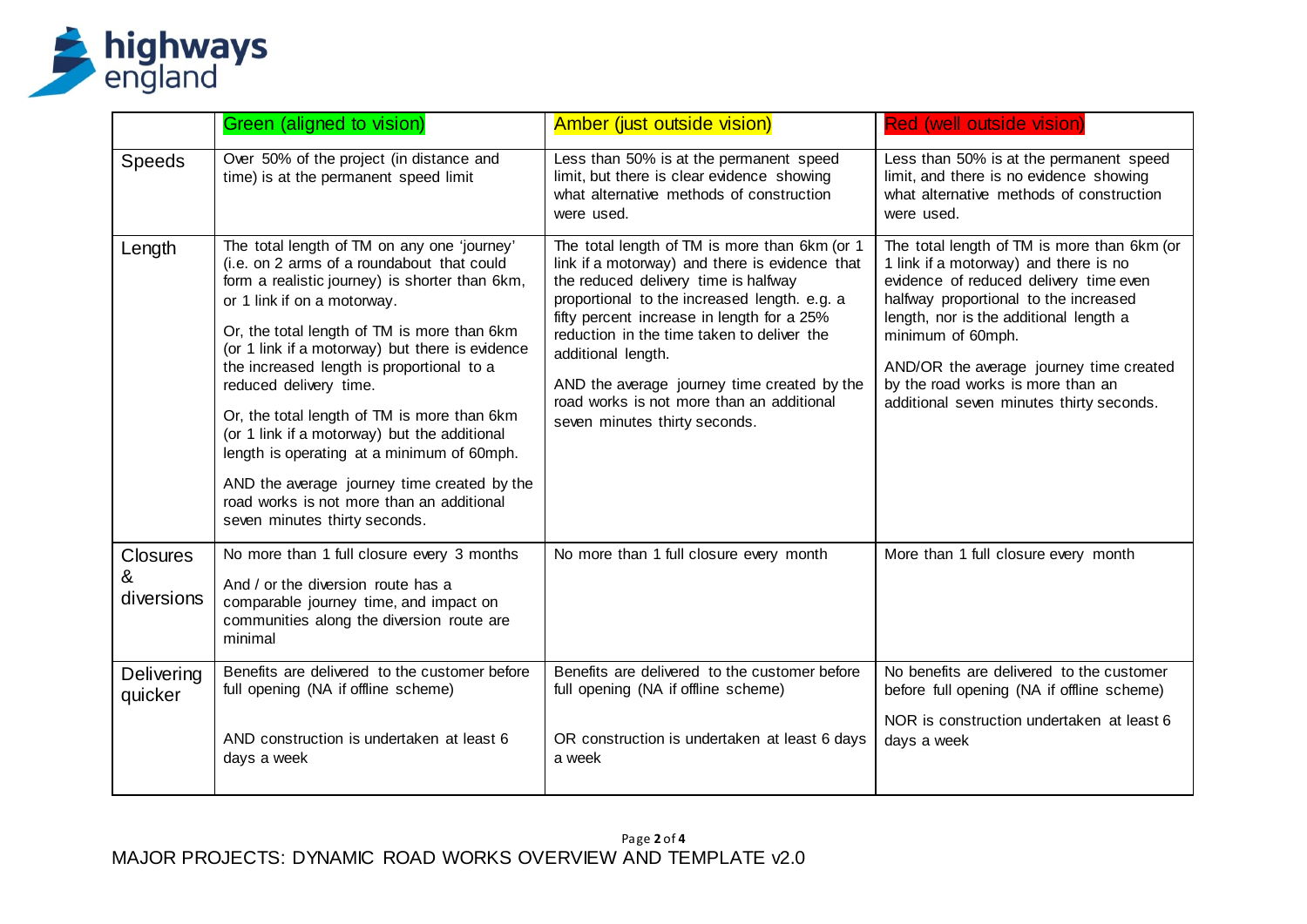

|                        | AND restrictions are lifted during embargo<br>periods (unless full productivity is maintained)                                                                                               | OR restrictions are lifted during embargo<br>periods (unless full productivity is maintained)                                                                   | NOR are restrictions lifted during embargo<br>periods (and full productivity isn't<br>maintained)                                                  |
|------------------------|----------------------------------------------------------------------------------------------------------------------------------------------------------------------------------------------|-----------------------------------------------------------------------------------------------------------------------------------------------------------------|----------------------------------------------------------------------------------------------------------------------------------------------------|
| Explaining<br>activity | There is evidence of a comprehensive on-<br>road/off-road communications approach,<br>which updates customers as required of<br>activities undertaken, works completed and<br>progress made. | Evidence of an off-road only communications<br>approach, which updates customers as<br>required of activities undertaken, works<br>completed and progress made. | No evidence of a communications<br>approach which updates customers as<br>required of activities undertaken, works<br>completed and progress made. |

**NA** – This part of the vision is not applicable to this scheme e.g. the scheme may be a new road so there is no need to report on speeds/length etc

**Not yet known** – The scheme cannot yet provide this information. If this option is chosen then scheme must provide supporting evidence on a) why it is not yet know and b) when the information is expected to be available.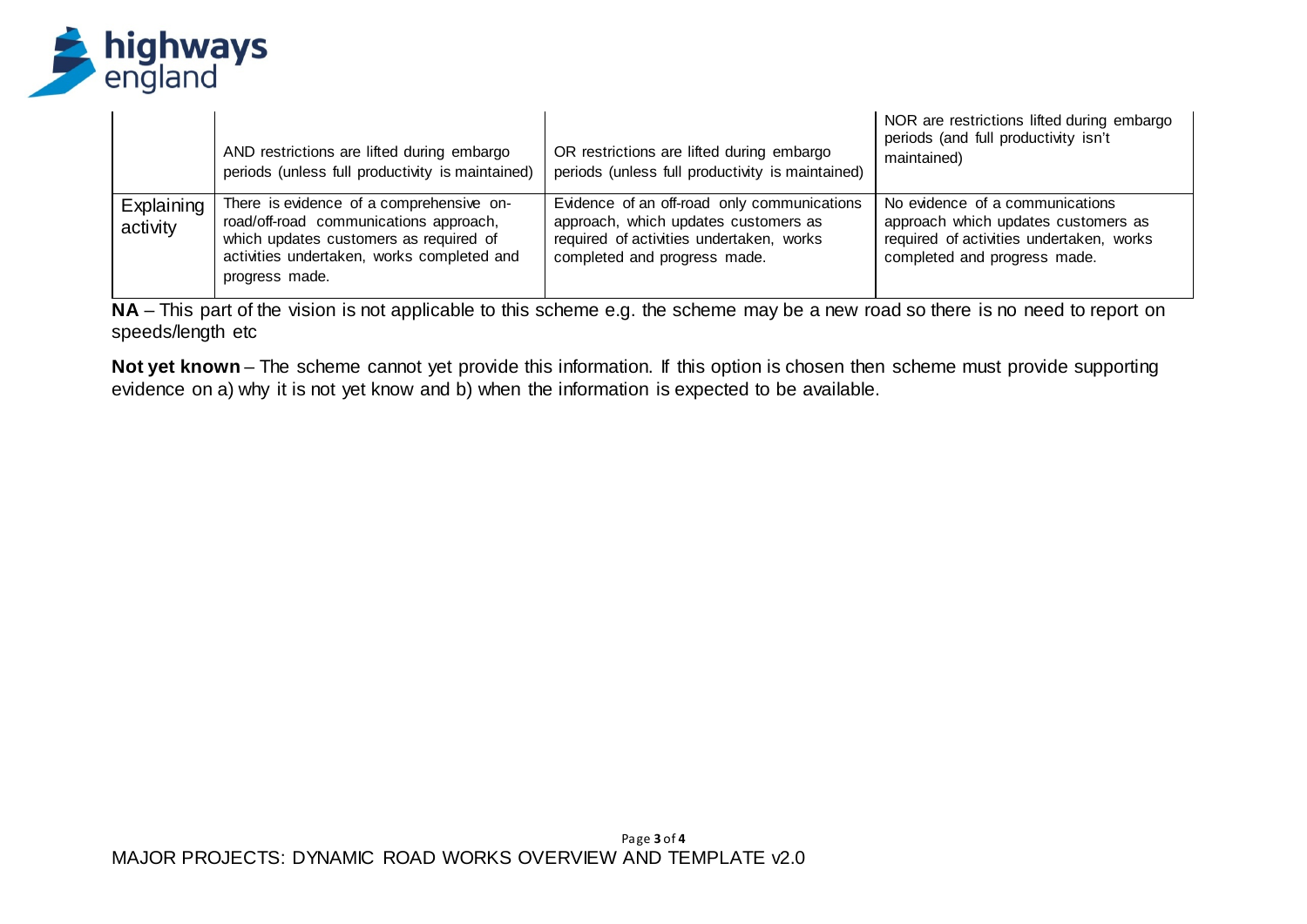

### **1) Varying the speed limits so they are appropriate for the work taking place** (Green/Amber/Red/NA/Not yet known)

• Proposed reduction from national speed limit to 50 or 40mph along the existing A30. Options 1 and 2 are described in section 3.6.

#### 2) **Shortening the length of road works**  (Green/Amber/Red/NA/Not yet known)

Total length of restrictions between the start of the speed limit at Chiverton eastbound to end of restrictions at Carland is 9.8km. This is the worst case scenario when all four site locations are operational. As the scheme progresses new links, such as the new carriageway between Chiverton and Chybucaa will become operational, reducing the lengths of carriageway under temporary speed restrictions.

Average additional journey time with 40mph limit through 9.8km is 2 minutes, 40 seconds.

**3) Appropriate use of full road closures and associated diversions**  (Green/Amber/Red/NA/Not yet known)

Road closures are detailed in section 3.8 of the TMP. Closures required for Tolgroggen bridge demolition and construction. Majority of scheme is offline with minimal closure requirements.

**4) Delivering road works quicker.** (Green/Amber/Red/NA/Not yet known)

N/A as offline scheme

**5) Explaining clearly what activities are, or are not, taking place**  (Green/Amber/Red/NA/Not yet known)

Proposals are identified within the PCF stage 3 traffic management plan which would classify this section as green. These proposals will need to be confirmed by the delivery contractor in the PCF stage 5 update of the traffic management plan and detailed in the communications plan.